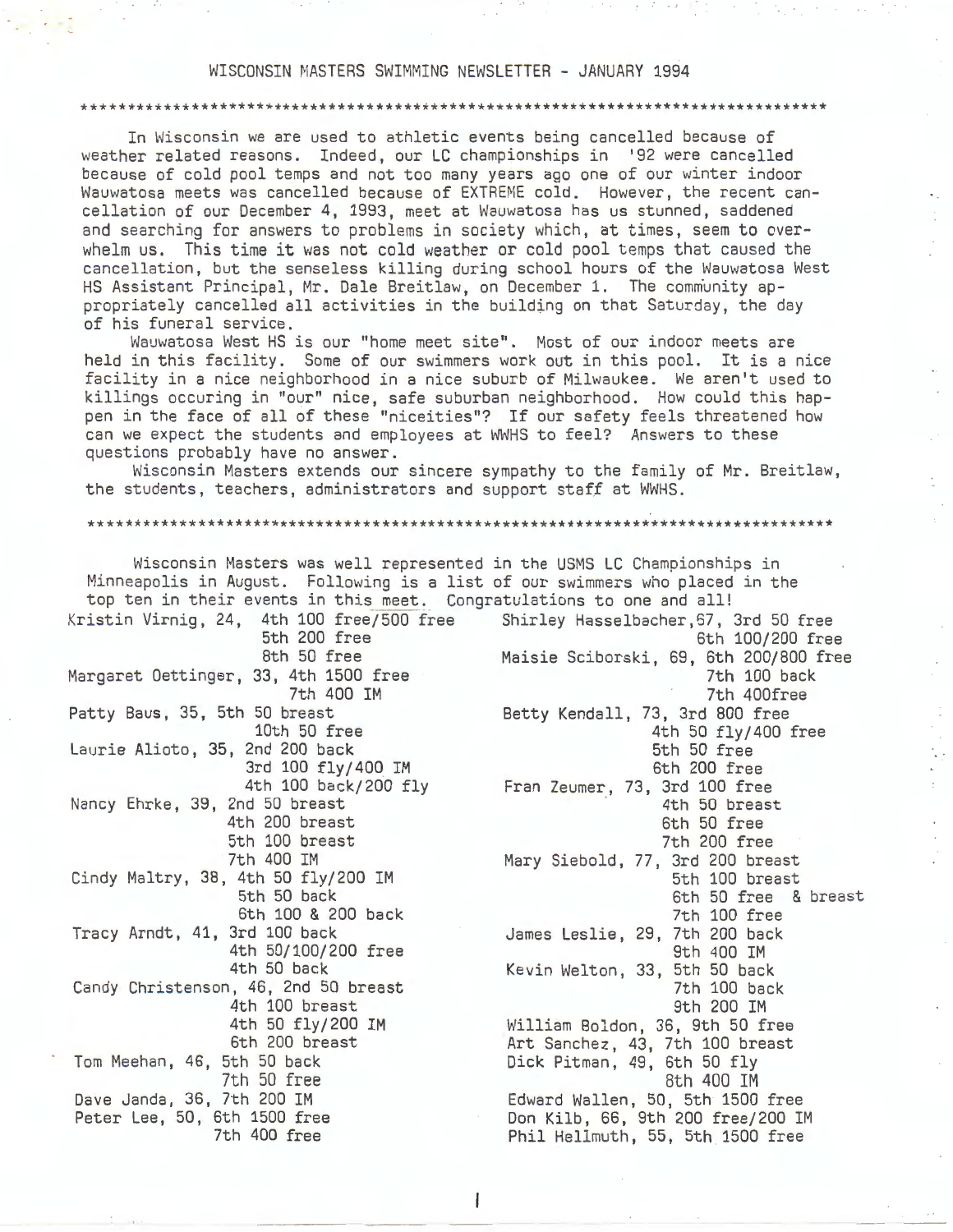Gordon Schalla, 67 5th 50 back 7th 100 back Herb Howe, 81, 1st 1500 free Lynn Surles, 76, 1st 50 free 1st 100 free 5th 400 free 200 mixed free relay, 280+, 2nd (Don Kilb, Shirley Hasslebacher, Betty Kendall and Lynn Surles 200 mixed medley relay, 280+, 8th (Betty Kendall, Fran Zeumer, Don Kilb, Lynn Surles)

Also competing but not placing in the top 10 in their events were William Sebenik and Kent Taylor. THE FIRST PLACE FINISHES BY LYNN SURLES AND HERB HOWE QUALIFY THEM AS ALL-AMERICANS! Congratulations to one and all for representing our state so well..  $\cdot$ 

\*\*\*\*\*\*\*\*\*\*\*\*\*\*\*\*\*\*\*\*\*\*\*\*\*\*\*\*\*\*\*\*\*\*\*\*\*\*\*\*\*\*\*\*\*\*\*\*\*\*\*\*\*\*\*\*\*\*\*\*\*\*\*\*\*\*\*\*\*\*\*\*\*\*\*\*\*\*\*\*\*

Ray Klitzke sent along this summary of an article on swimming that he read in Business Week magazine (October 5, 1993 issue). Thanks, Ray!

BUSINESS WEEK SALUTES THE MASTERS SWIMMER!

Business Week has paid homage to the Masters Swimmer. (E.S. Ely, The Long Distance Swimmer Doesn't Have to be Lonely, Bus. Wk., Oct. 25, 1993, p. 146) In an excellent article, Ely points out that endurance swimming is one of the fastest-growing athletic pursuits among fitness-conscious adults. The lonely, long grueling workouts are becoming downright convivial, thanks in a large part to the camaraderie of masters swimming programs.

Forty per cent of masters swimmers participate in racing. U.S. Masters membership has more than doubled in the past decade to 27,000 swimmers at 450 pools. Top Masters times now run suprisingly close to those of Olympic contenders.

Strokes have changed enormously since Mark Spitz triumphed in the 1972 Olympics. Slash and splash have given way to serpentine, almost balletic movements that are a marvel to behold. The newer strokes are a lot easier on creaky, middle-aged bodies. But training with the Masters is not for the fainthearted. Interval training is popular because it has the advantage of pushing the heart rate higher. Workouts typically cover 2,500 yards. (Sad to say, though, unlike running, swimming is a surprisingly inefficient shedder of fat.)

The largest Masters age group is 35 to 39, but competition is especially brisk among the retired set. Many of the newer members have come in as triathletes.

I think it's about time that Masters swimming has gained some national attention. It's every bit as important, at least to us, as those gaudy spectator sports that fill the sports pages!

-Ramon A. Klitzke

 $\bar{\mathcal{L}}$  $\mathcal{L}$ 

 $\mathcal{L}$  $\mathcal{L}_{\mathcal{A}}$ 

#### \*\*\*\*\*\*\*\*\*\*\*\*\*\*\*\*\*\*\*\*\*\*\*\*\*\*\*\*\*\*\*\*\*\*\*\*\*\*\*\*\*\*\*\*\*\*\*\*\*\*\*\*\*\*\*\*\*\*\*\*\*\*\*\*\*\*\*\*\*\*\*\*\*\*\*\*\*\*\*\*\*

Edie Jacobsen is our LMSC fitness chair and she has forwarded several articles to be used in our newsletters. One full page item is the February Fitness Challenge. Please make copies and pass them out to potential participants at your pool. Ask your pool management if you can post them on the bulletin board where everyone can see them. Last year's T-shirt was really cute and this year's is, too. This fitness challenge is an introduction to masters swimming and you need not be a registered swimmer to participate. All non-registered participants will be sent a packet of information on the benefits of joining masters swimming.

\*\*\*\*\*\*\*\*\*\*\*\*\*\*\*\*\*\*\*\*\*\*\*\*\*\*\*\*\*\*\*\*\*\*\*\*\*\*\*\*\*\*\*\*\*\*\*\*\*\*\*\*\*\*\*\*\*\*\*\*\*\*\*\*\*\*\*\*\*\*\*\*\*\*\*\*\*\*\*\*\*

DO YOU KNOW: Your walk can indicate your character. Short, even steps reveal vanity. Long, level steps indicate will power and promise of success. Sideto-side swinging steps show absentmindedness and lack of ambition. A bobbingup-and-down might be a time and energy waster; and a woman "bobber" is liable to be a gossip and busybody. In simple words, watch your step!

> -Shark Snooze -2-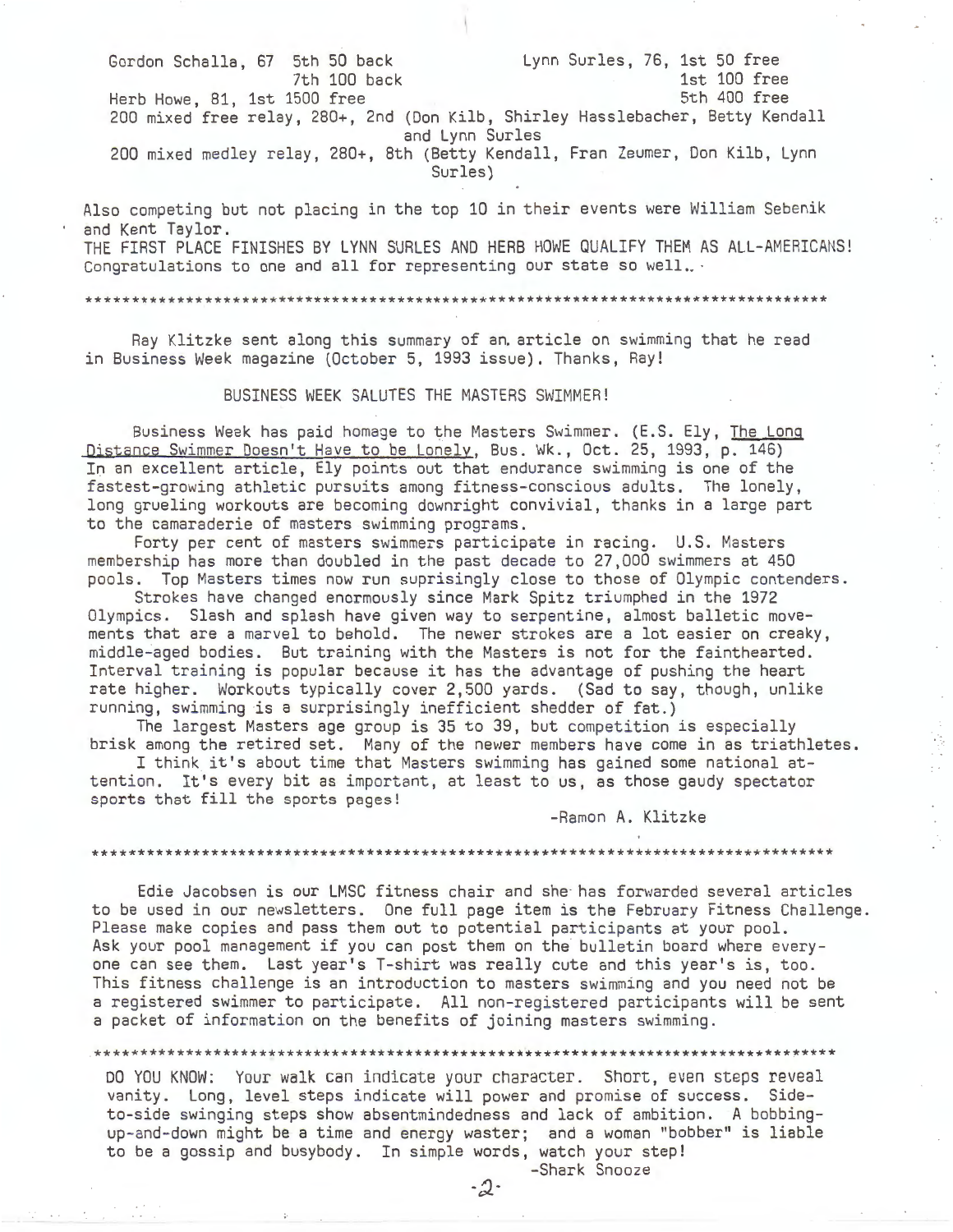### \*\*\*\*\*\*\*\*\*\*\*\*\*\*\*\*\*\*\*\*\*\*\*\*\*\*\*\*\*\*\*\*\*\*\*\*\*\*\*\*\*\*\*\*\*\*\*\*\*\*\*\*\*\*\*\*\*\*\*\*\*\*\*\*\*\*\*'\*\*\*\*\*\*\*\*\*\*\*\*\* NEW YEAR'S RESOLUTION CUT THOSE CALORIES - GET RID OF THAT FAT

There are substitutions you can make in recipes to cut the fat thereby cutting the calories. Change only one ingredient at a time so you can asses how the recipe is affected.

#### BAKED GOODS

- 1. Replace oil, butter, margarine with an equal amount of applesause. For every half-cup replaced with applesauce you will save at least 960 calories!
- 2. Replace oil with half applesauce and half nonfat milk, or use half oil and half applesauce. This is useful if the oil is the only liquid in the recipe.
- 3. Replace regular margarine, shortening, or butter with diet margarine. This will reduce fat calories by half, or 400 calroies per cup.
- 4. Replace shortening, butter, or margarine with oil. This does not reduce the calories but cuts the cholesterol raising fats.

### CASSEROLES

- 1. Replace reqular cheese with low fat cheese (less than 5 grams of fat per ounce).
- 2. Replace whole milk with nonfat milk.
- 3. Replace cream with evaporated skim milk.
- 4. Replace sour cream with nonfat yogurt.
- 5. Replace cream cheese with blenderized cottage cheese plus 1 T. lemon juice: half tofu and half ricotta cheese; an equal amount of light cream cheese<br>also known as Neufchatel.
- 6. Replace fatty meats with lean ones.
- 7. Replace cream soups with chicken broth or beef broth thickened with cornstarch, pureed cooked rice or instant potato flakes.

#### DESSERTS

- 1. Replace traditional pie crust with graham cracker crust.<br>2. Reduce sugar by 25%. This amount doesn't significantly :
- Reduce sugar by 25%. This amount doesn't significantly reduce the taste especially if you increase the sweet spices like cinnamon, nutmeg, allspice and vanilla.
- 3. Reduce chocolate chips and nuts by half.

#### **MISCELLANEOUS**

- 1. Use 2 egg whites in place of a whole egg.
- 2. Saute in wine or chicken broth or use vegetable oil spray instead of frying.<br>3. Replace at least holf of white flour with whole wheat flour thereby increasi
- Replace at least holf of white flour with whole wheat flour thereby increasing fiber and nutrients.

4. Bake or broil instead of frying.\*

\*Instead of deep frying, I have tried baking my egg rolls at 375 until golden brown. I spray the baking pan with Pam and lightly spray the egg rolls with Pam or paint them with an egg white. They have a much more delicate flavor and you definitely don't miss all that oil. I use ground round, plenty of chopped veggies, cellophane noodles, and oyster sauce to make my filling.

-Edie Jacobsen-fitness chair

\*\*\*\*\*\*\*\*\*\*\*\*\*\*\*\*\*\*\*\*\*\*\*\*\*\*\*\*\*\*

#### NO DIVING RULE ENFORCED

There will be no diving into the pool or diving well before, during or after the meets. The only diving permitted is in sprint lanes 1 and 6 and during the actual conduct of the meet. This is a safety precaution. Someone can be seriously injured by a diver. DISOBEYING THIS RULE WILL RESULT IN DISQUALIFICATION FROM THE MEET.

\*\*\*\*\*\*\*\*\*\*\*\*\*\*\*\*\*\*\*\*\*\*\*\*\*\*\*\*\*\*\*\*\*\*\*\*\*\*\*\*\*\*\*\*\*\*\*\*\*\*\*\*\*\*\*\*\*\*\*\*\*\*\*\*\*\*\*\*\*\*\*\*\*\*\*\*\*\*\*\*\*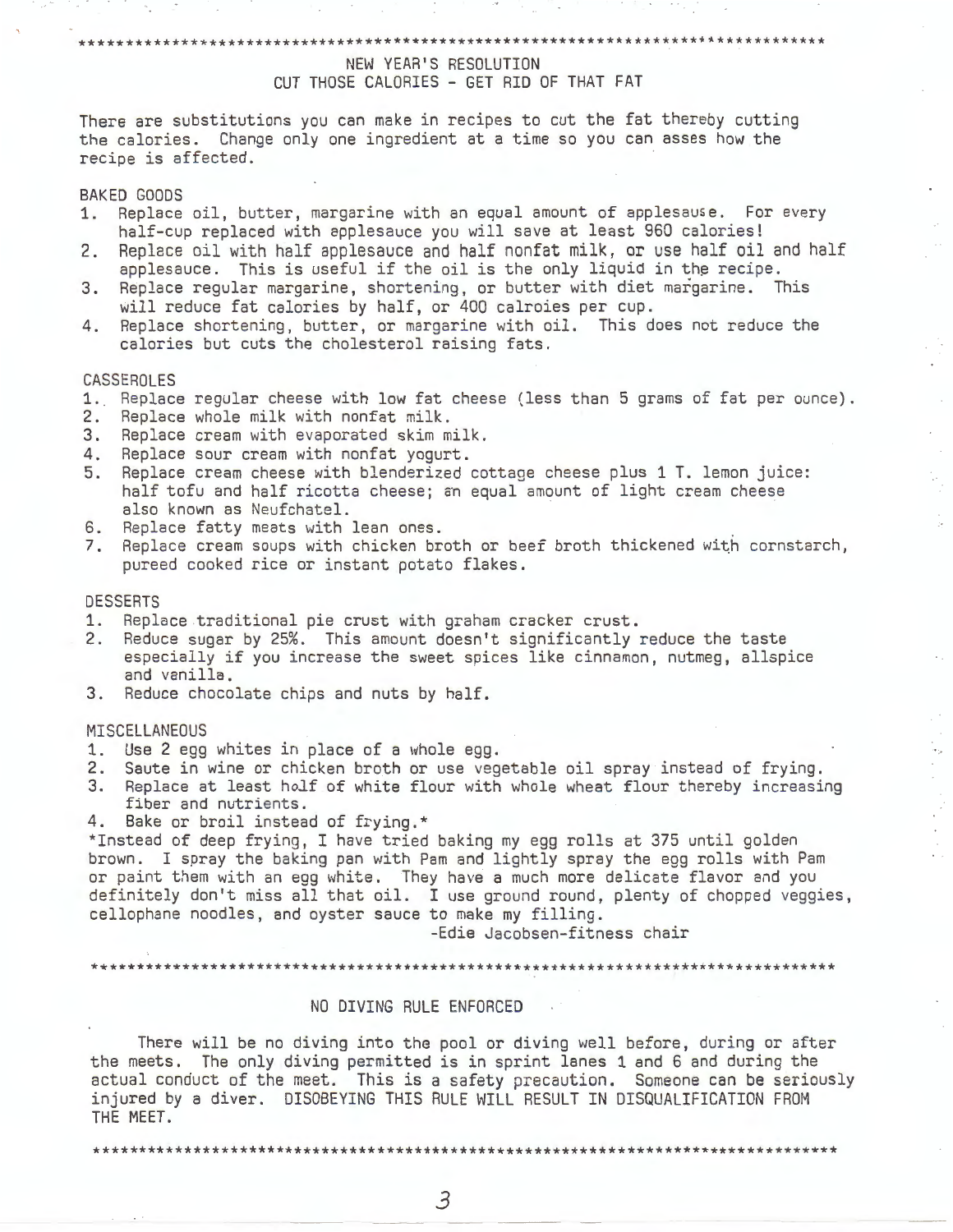### WISCONSIN MASTERS AQUATIC CLUB MEET FEBRUARY 20, 1994 - MANITOWOC-TWO RIVERS YMCA

| for Wisconsin.                    |                                                                                                                                                                                                                                                                                                                                                                                                                                                                                                                                                                                                                                                                                                                                                                                                                                                                                                                                        | SPONSORED/SANCTIONED BY; Wisconsin Masters Aquatic Club, USMS Inc., and LMSC |                         |                |
|-----------------------------------|----------------------------------------------------------------------------------------------------------------------------------------------------------------------------------------------------------------------------------------------------------------------------------------------------------------------------------------------------------------------------------------------------------------------------------------------------------------------------------------------------------------------------------------------------------------------------------------------------------------------------------------------------------------------------------------------------------------------------------------------------------------------------------------------------------------------------------------------------------------------------------------------------------------------------------------|------------------------------------------------------------------------------|-------------------------|----------------|
|                                   | LOCATION; Manitowoc-Two Rivers YMCA, 205 Maritime Dr., Manitowoc, WI.<br>FACILITIES; 25 Yd, 6 lane pool, non-turbulent lane lines, starting blocks,<br>backstroke flags, automatic timing with watch backup.<br>TIME; Warmups - 12 noon, meet starts at 12:30 PM.                                                                                                                                                                                                                                                                                                                                                                                                                                                                                                                                                                                                                                                                      |                                                                              |                         |                |
|                                   | RULES; Official masters rules, timed finals pre-seeded slowest to fastest,<br>NT's seeded in slowest heats, 5 year age groups, age groups and sexes will                                                                                                                                                                                                                                                                                                                                                                                                                                                                                                                                                                                                                                                                                                                                                                               |                                                                              |                         |                |
|                                   | be combined to expedite the meet.<br>ELIGIBILITY; Must be currently registered USMS swimmer.                                                                                                                                                                                                                                                                                                                                                                                                                                                                                                                                                                                                                                                                                                                                                                                                                                           |                                                                              |                         |                |
|                                   | ENTRY FEE; \$2.50 per event, \$3.00 per event for deck seed. Make checks payable<br>to: WISCONSIN MASTERS AQUATIC CLUB.                                                                                                                                                                                                                                                                                                                                                                                                                                                                                                                                                                                                                                                                                                                                                                                                                |                                                                              |                         |                |
| February 12, 1994.                | ENTRY DEADLINE; Entries must be in the hands of the meet director no later than                                                                                                                                                                                                                                                                                                                                                                                                                                                                                                                                                                                                                                                                                                                                                                                                                                                        |                                                                              |                         |                |
|                                   | ENTRY LIMIT; 5 individual events plus relays.<br>ENTRY FORM; Official entry form must be used, one person per form and the waiver                                                                                                                                                                                                                                                                                                                                                                                                                                                                                                                                                                                                                                                                                                                                                                                                      |                                                                              |                         |                |
| must be signed.                   | AWARDS; Ribbons 1st to 3rd places.                                                                                                                                                                                                                                                                                                                                                                                                                                                                                                                                                                                                                                                                                                                                                                                                                                                                                                     |                                                                              |                         |                |
| ORDER OF EVENTS:                  | MEET DIRECTOR; Chris Pierret, Manitowoc-Two-Rivers YMCA, 205 Maritime Drive,<br>Manitowoc, WI 54220.                                                                                                                                                                                                                                                                                                                                                                                                                                                                                                                                                                                                                                                                                                                                                                                                                                   |                                                                              |                         |                |
| $#601 - 50$ free<br>#602 - 200 IM |                                                                                                                                                                                                                                                                                                                                                                                                                                                                                                                                                                                                                                                                                                                                                                                                                                                                                                                                        | #606 - 100 breast<br>#607 - 50 fly                                           |                         |                |
| #603 - 50 back                    |                                                                                                                                                                                                                                                                                                                                                                                                                                                                                                                                                                                                                                                                                                                                                                                                                                                                                                                                        | #608 - 200 back                                                              |                         |                |
| #604 - 100 fly<br>#605 - 100 free |                                                                                                                                                                                                                                                                                                                                                                                                                                                                                                                                                                                                                                                                                                                                                                                                                                                                                                                                        | #610 - 500 free                                                              | #609 - 200 medley relay |                |
|                                   |                                                                                                                                                                                                                                                                                                                                                                                                                                                                                                                                                                                                                                                                                                                                                                                                                                                                                                                                        | ENTRY FORM - MTRY FEBRUARY 20, 1994                                          |                         |                |
| <b>NAME</b>                       |                                                                                                                                                                                                                                                                                                                                                                                                                                                                                                                                                                                                                                                                                                                                                                                                                                                                                                                                        | <b>BIRTH</b><br>DATE                                                         | AGE                     | MALE<br>FEMALE |
|                                   |                                                                                                                                                                                                                                                                                                                                                                                                                                                                                                                                                                                                                                                                                                                                                                                                                                                                                                                                        |                                                                              |                         |                |
| <b>ADDRESS</b>                    |                                                                                                                                                                                                                                                                                                                                                                                                                                                                                                                                                                                                                                                                                                                                                                                                                                                                                                                                        |                                                                              |                         |                |
| CITY                              | <b>STATE</b>                                                                                                                                                                                                                                                                                                                                                                                                                                                                                                                                                                                                                                                                                                                                                                                                                                                                                                                           | <b>ZEP</b>                                                                   |                         |                |
| PHONE NO                          | USMS NO.                                                                                                                                                                                                                                                                                                                                                                                                                                                                                                                                                                                                                                                                                                                                                                                                                                                                                                                               | USMS TEAM                                                                    |                         |                |
| EVENT #                           | SEED TIME                                                                                                                                                                                                                                                                                                                                                                                                                                                                                                                                                                                                                                                                                                                                                                                                                                                                                                                              | EVENT#                                                                       | <b>SEED TIME</b>        |                |
| EVENT#                            | <b>SEED TIME</b>                                                                                                                                                                                                                                                                                                                                                                                                                                                                                                                                                                                                                                                                                                                                                                                                                                                                                                                       | EVENT#                                                                       | <b>SEED TIME</b>        |                |
| EVENT#                            | <b>SEED TIME</b>                                                                                                                                                                                                                                                                                                                                                                                                                                                                                                                                                                                                                                                                                                                                                                                                                                                                                                                       |                                                                              |                         |                |
|                                   | NO. OF ENTRIES                                                                                                                                                                                                                                                                                                                                                                                                                                                                                                                                                                                                                                                                                                                                                                                                                                                                                                                         |                                                                              | $$52.50 = $$            |                |
|                                   | 'I, the undersigned participant, intending to be legally bound, hereby certify that I am physically it and<br>have not been otherwise informed by a physician. I acknowledge that I am aware of all of the risks<br>inherent in Masters Swimming (training and competition), including possible permanent disability or death,<br>and agree to assume all of those risks. AS A CONDITION OF MY PARTICIPATION IN THE MASTERS<br>SWIMMING PROGRAM OR ANY ACTIVITIES INCIDENT THERETO, I HEREBY WAIVE ANY AND ALL<br>RIGHTS TO CLAIMS FOR LOSS OR DAMAGES, INCLUDING ALL CLAIMS FOR LOSS OR DAMAGES<br>CAUSED BY THE NEGLIGENCE, ACTIVE OR PASSIVE, OF THE FOLLOWING: UNITED STATES<br>MASTERS SWIMMING, INC., THE LOCAL MASTERS SWIMMING COMMITTEES, THE CLUBS, HOST<br>FACILITIES, MEET SPONSORS, MEET COMMITTEES, OR ANY INDIVIDUALS OFFICIATING AT THE<br>MEETS OR SUPERVISING SUCH ACTIVITIES, AS A CONDITION OF MY PARTICIPATION IN |                                                                              |                         |                |
| <b>SIGNED</b>                     | MASTERS SWIMMING. In addition, I agree to abide by and be governed by the rules of USMS."                                                                                                                                                                                                                                                                                                                                                                                                                                                                                                                                                                                                                                                                                                                                                                                                                                              | DATE                                                                         |                         |                |

一、大臣 医无效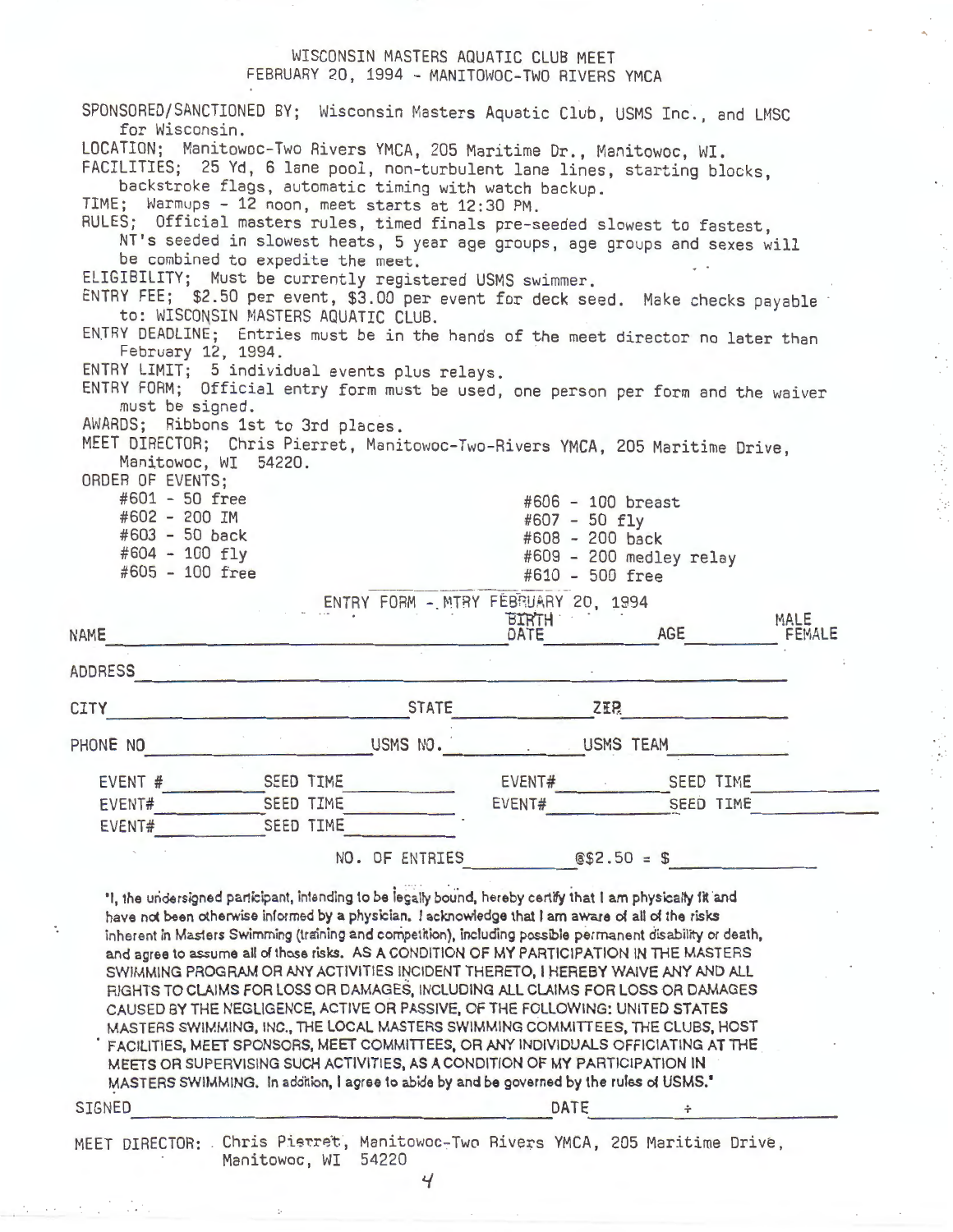# \*\*\*\*\*\*\*\*\*\*\*\*\*\*\*\*\*\*\*\*\*\*\*\*\*\*\*\*\*\*\*\*\*\*\*\*\*\*\*\*\*\*\*\*\*\*\*\*\*\*\*\*\*\*\*\*\*\*\*\*\*\*\*\*\*\*\*\*\*\*\*\*\*\*\*\*\*\*\*\*\*

SURPRISING FACTS ABOUT BLOOD PRESSURE ... and what you can do about it.

Concerned about blood pressure? Here's what you need to know. Blood pressure is tracked with two numbers: The higher number (called systolic) is the pressure when your heart contracts; the lower one (diastolic), when it relaxes. If the second, more important, number consistently exceeds 95 (or 90 for men under age 45) your blood pressure is high.

\*The cause of high blood pressure isn't known in nine of 10 cases. But the disorder is easy to detect and usually simple to control.

\*Nearly 64 million Americans age six and older have high blood pressure including almost three million children age 6 to 17.<br>\*Of those people who have high blood pressure, nearly half have no idea that

they have it. The reason: It causes no pain or symptoms.

\*Generally, the older you get, the higher your blood pressure.

\*Women age 65 and older are MORE likely to have high blood pressure than men. \*High blood pressure tends to run in families.

\*People of African, Latino or Hispanic roots are more likely to have high blood pressure than White Anglo-Americans.

\*High blood pressure strains the heart by making it work harder to pump enough blood and oxygen to the body's organs.

\*When the heart works harder than normal for a long time, it tends to enlarge, and an enlargedheart can fail to meet its demands.

\*High blood pressure contributes to hardening of the arteries, heart attacks, strokes, blindness and kidney failure.

\*Getting high blood pressure treated can stop - and even repair - kidney damage caused by the disorder.

\*Anger can raise blood pressure.

· \*Regularly drinking too much alcohol can raise blood pressure in some people.

\*Smoking cigarettes can make high blood pressure harder to control.

\*Eating too much licorice candy can raise blood pressure.

\*Half of all people with high blood pressure can lower it simply by reducing salt in their diet.

\*Only ONE IN TEN people with high blood pressure are being treated adequately with diet or drugs, two are on inadequate treatment and seven aren't on any special diet or medication at all.

\*One in four people with high blood pressure could get the condition under control simply by switching to a healthier way of life - without ANY medication.

 $-Top$  Health - May 1993

 $\cdot$ 

\*\*\*\*\*\*\*\*\*\*\*\*\*\*\*\*\*\*\*\*\*\*\*\*\*\*\*\*\*\*\*

Self-Defense Against High Blood Pressure Top Health - May 1993

1. Get your blood pressure tested at least once a year.

2. Lose extra weight.

3. Exercise regularly.

4. Cut down on salt.

5. Eat more fresh fruits and low-fat dairy products, for pressure-lowering potassium and calcium.

6. Channel your anger, and cope with stress.

7. If your doctor prescribes a pressure-lowering medication, be sure to take it REGULARLY and ON TIME.

\*\*\*\*\*\*\*\*\*\*\*\*\*\*\*\*\*\*\*\*\*\*\*\*\*\*\*\*\*\*\*\*\*\*\*\*\*\*\*\*\*\*\*\*\*\*\*\*\*\*\*\*\*\*\*\*\*\*\*\*\*\*\*\*\*\*\*\*\*\*\*\*\*\*\*\*\*\*\*\*\*

it REGULARLY and<br>\*\*\*\*\*\*\*\*\*\*\*\*\*\*\*\*\*<br>\*\* LINE IS<br>HAS NOT BEEN RECE LINE IS "HIGHLIGHTED" PLEASE BE FOREWARNED THAT YOUR 1994 REGISTRATION HAS NOT BEEN RECEIVED AS OF 1/15/94 AND THIS IS THE LAST COMMUNICATION FROM WISCONSIN MASTERS YOU WILL RECEIVE UNTIL YOU RENEW YOUR MEMBERSHIP.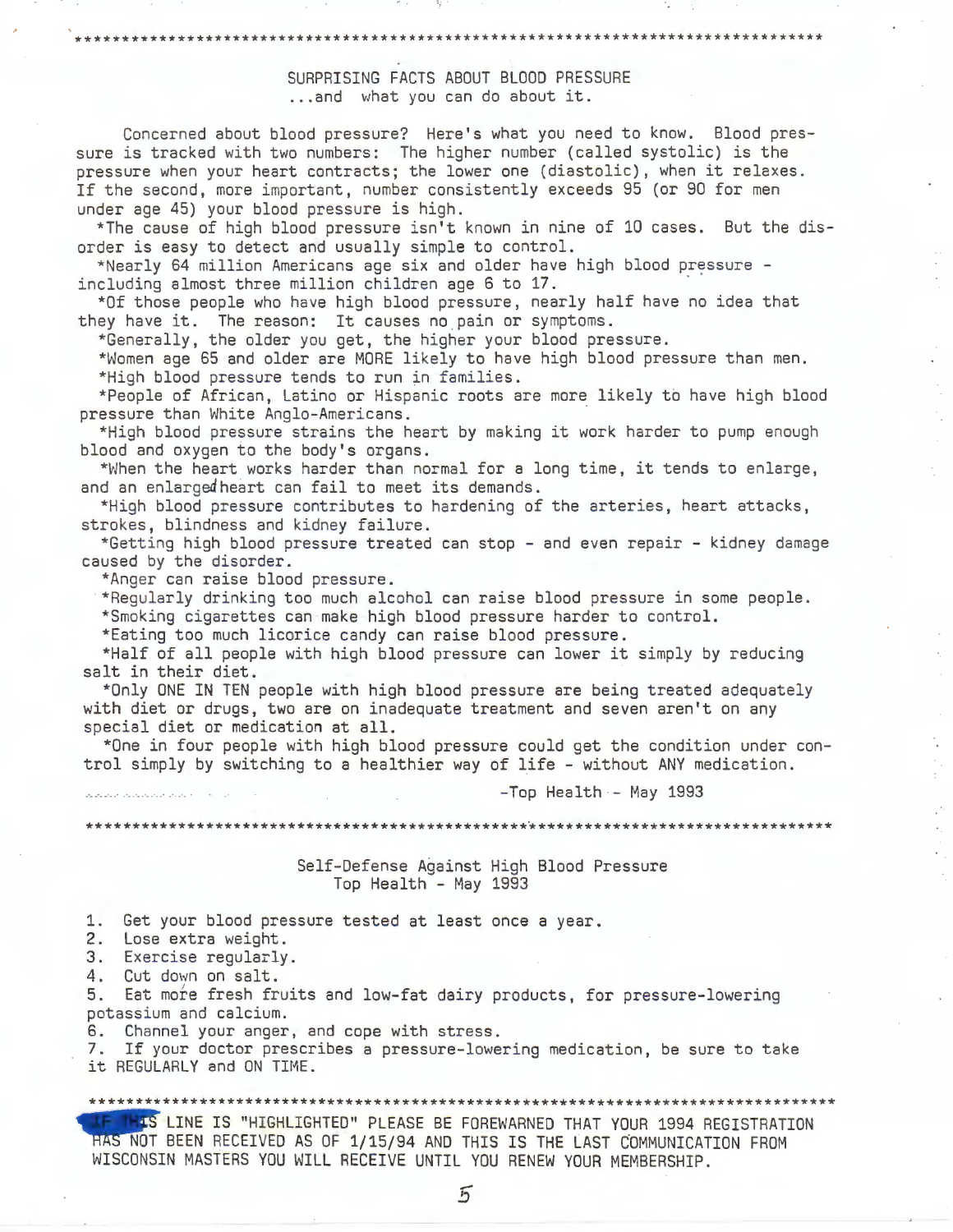# February Fitness Challenge '94











Purpose: To promote fitness through swimming and to encourage participants to swim regularly and to track their results over a monthly period Sponsors: Southern Masters Swimming, United States Masters Swimming Fitness Committee, SWIM Magazine, Speedo America, American Lap Swimmers Association

Eliaibility: Must be at least 19 years of age Recording Distance: Beginning February 1, 1994, record on form below the number of YARDS completed each day. PLEASE BE AS ACCURATE AS POSSIBLE! To convert meters to yards, add 10% to meter distance to obtain yard total. (For example, 3000 meters + (10%) 300 = 3300 yards.) Monthly Totals: At month's end, add daily yardage totals to obtain monthly total. To calculate number of miles divide monthly yardage total by 1760. Caution: Use caution when attempting to improve fitness level. Increases in yardage should be gradual over an extended period.

Awards & Results: All participants receive final results and an achievement certificate. The three males and females in each age group with the highest monthly total receive medals. Allow 30 days after deadline for mailing of results/awards.

Age Groups: 19-24, 25-29, 30-34, 35-39, 40-44. 45-49, 50-54, 55-59 ... (in five year increments) Age: Determined by your age on February 28, 1994 Rules: Use of training aids such as kickboards, fins, paddles, and buoys IS permitted. Entry Fee: \$5.00, all fees (check or money order) payable to **Southern Masters Swimming**  T-shirts: \$12.00, short sleeve, 100% cotton. Theme: "Fitness Frog: Sittin' On Top Of The World!"

Caps: Swim caps with FFC logo available for \$3.00 Entry Deadline: Entries must be RECEIVED by March 21, 1994. Late entries will be returned! Entry Procedure: Send form below and fees to:

> FEBRUARY FITNESS CHALLENGE c/o Scott Rabalais 950 South Foster Dr. #29 Baton Rouge, LA 70806 USA Phone: (504)928-5596

International Entries: Subject to a \$3.00 postage fee; mail early to ensure arrival by entry deadline. Workout Guide: For a free brochure entitled "Ten Great Workouts for the February Fitness Challenge," send a self-addressed stamped envelope to above address.

|                                     |  |            |                          |                                                                                            |                          |            | uays arier deadline for malling of results/awards. The envelope to above address. |                                     |            |                          |                          |  |
|-------------------------------------|--|------------|--------------------------|--------------------------------------------------------------------------------------------|--------------------------|------------|-----------------------------------------------------------------------------------|-------------------------------------|------------|--------------------------|--------------------------|--|
|                                     |  |            |                          | (please print)                                                                             |                          |            | FEBRUARY FITNESS CHALLENGE '94                                                    |                                     |            |                          |                          |  |
|                                     |  |            |                          |                                                                                            |                          |            | AGE:(as of 2/28/94): SEX:                                                         |                                     |            |                          |                          |  |
|                                     |  |            |                          | TUE FEB 1 yds TUE FEB 8                                                                    |                          |            | TUE FEB 15                                                                        |                                     | TUE FEB 22 |                          |                          |  |
| WED FEB 2<br>THU FEB 3<br>FRI FEB 4 |  |            |                          | WED FEB 9<br>THU FEB 10<br>FRI FEB 11                                                      | FRI                      | FEB        | WED FEB 16 WED FEB 23<br>THU FEB 17<br>18                                         |                                     |            | THU FEB 24<br>FRI FEB 25 |                          |  |
| SAT FEB 5<br>SUN FEB 6<br>MON FEB   |  |            | SUN FEB 13<br>MON FEB 14 | SAT FEB 12                                                                                 | SAT<br>SUN<br>MON FEB 21 | FEB<br>FEB | 19<br>20                                                                          | SAT FEB 26<br>MON FEB 28            |            | SUN FEB 27               |                          |  |
|                                     |  |            |                          | $TOTAL MONTHLY MILEAGE =$ MILES<br>(To calculate mileage, divide monthly yardage by 1760.) |                          |            | <b>FEES</b><br>T-Shirt                                                            |                                     |            |                          | (required)<br>(optional) |  |
|                                     |  |            |                          | I attest that the above results are accurate and true.                                     |                          |            | Shirt size: S M L XL<br>Swim cap 3.00 (optional)<br>$Int'1$ fee $3.00$            |                                     |            |                          | (outside U.S.)           |  |
|                                     |  | SIGNATURE: |                          | DATE:                                                                                      |                          |            | TOTAL (U.S. dollars)                                                              | (payable to Southern Masters France |            |                          |                          |  |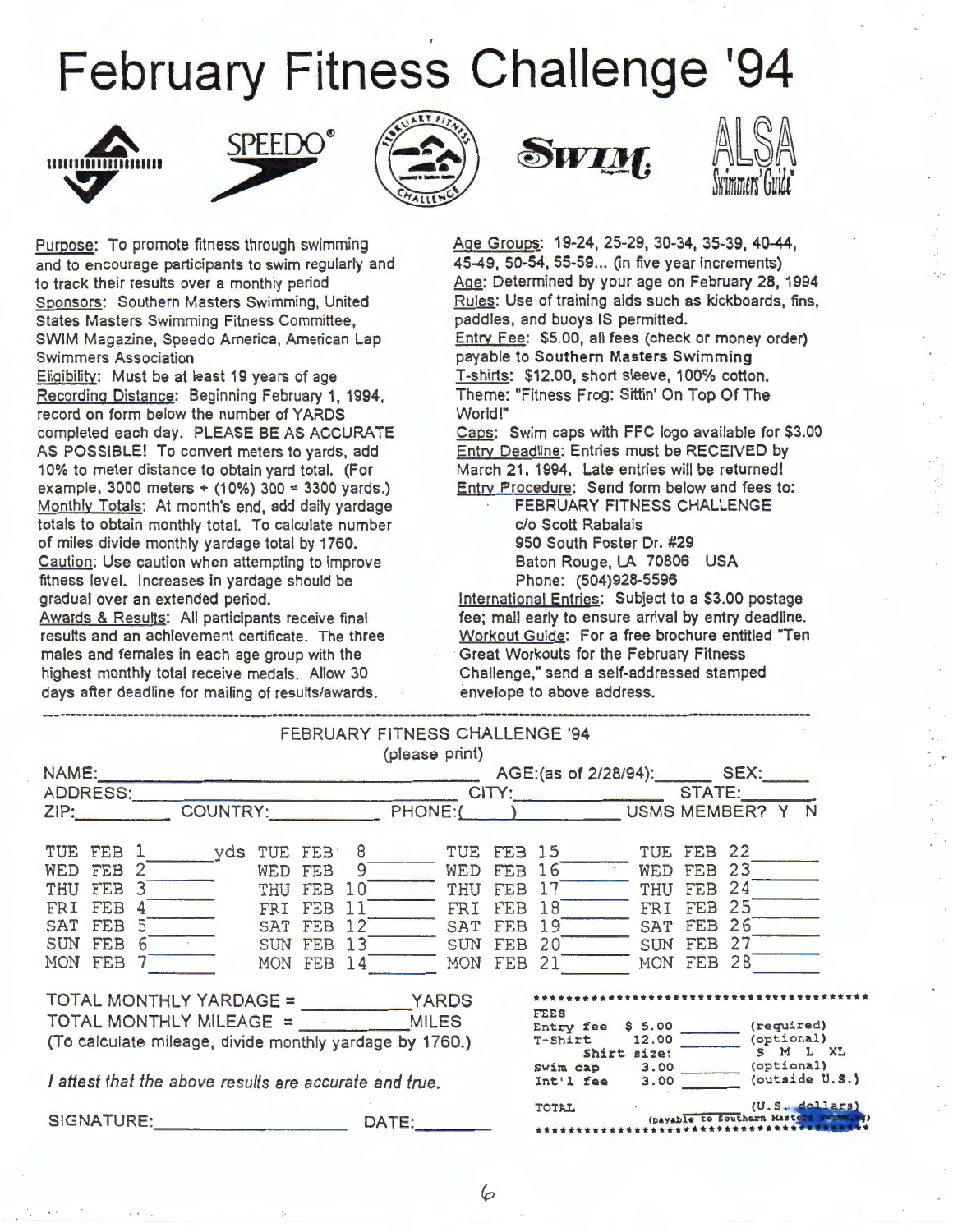#### \*\*\*\*\*\*\*\*\*\*\*\*\*\*\*\*\*\*\*\*

#### Great Expectations

The waiting is over. The will has been read. Here in a nut shell Is what it said: Being of sound Mind, he has spent Everything down to The very last cent. -Shark Snooze

LITTLE THINGS MEAN A LOT

Sing in the shower. Overtip breakfast waitresses. Avoid negative people. Keep secrets. Stop blaming others. Count your blessings. Have a firm handshake. Compliment three people every day. -Shark Snooze

V,

Top Health - The Health Promotion and Wellness Letter appeared in my teacher's mailbox at school recently. It contains several articles relating to health issues which our swimmers might enjoy.

#### NUTRITION CAPSULES: Fiber Facts

Kidney beans contain three times more dietary fiber than do green beans, and raspberries have three times more fiber than cherries do.

#### Dark? Deliciously Healthy!

Generally, the deeper a fruit or vegetable's color, the more nutrient packed it is. For example, darker types of lettuce, like romaine, are higher in vitamins A and C than are lighter varieties such as iceberg lettuce. Pink grapefruit has 30 times more vitamin A than does white grapefruit. But brown eggs aren't any more nutritious than white ones!

#### WALKING WONDERS:

Each mile a person walks would give him or her an extra 21 minutes of life and save society an average of 24 cents in medical costs.

HEALTH AND SAFETY ALERTS (FROM "TOP HEALTH")

#### Your Blood - NOT Your Friend's - Is Safest

A new study shows blood donated by family members and friends is MORE likely to carry hepatitis and some other diseases than is blood from anonymous donors collected - and screened - by a blood bank. If you're scheduling surgery that may require a blood transfusion, consider giving some of your OWN blood in advance.

#### Don't Try Fixing a Microwave

\*\*\*\*\*\*\*\*\*\*\*\*\*\*\*\*\*\*\*\*\*\*\*\*\*\*\*\*\*\*\*

Repairing microwave ovens is a dangerous business. In recent years, 11 people have died while trying to fix theirs. And even an unplugged microwave can cause serious injury. So if your oven needs work, call someone who does it for a living.

#### How To Handle a Seizure

If someone you know has an epileptic seizure - falling, stiffening and making jerking movements - DON'T force anything into the person's mouth, as it's just a myth that the tongue may be swallowed. Instead: Ease the person into a lying position with something soft under the head, and clear the area of hard or sharp objects. After the seizure, turn the person to one side to let the mouth drain, and stay nearby till he or she is fully awake.

OVERWEIGHT RAISES THE RISK OF DEVELOPING DIABETES, HEART DISEASE, HIGH BLOOD PRESSURE AND CERTAIN CANCERS.

\*\*\*\*\*\*\*\*\*\*\*\*\*\*\*\*\*\*\*\*\*\*\*\*\*\*\*\*\*\*\*\*\*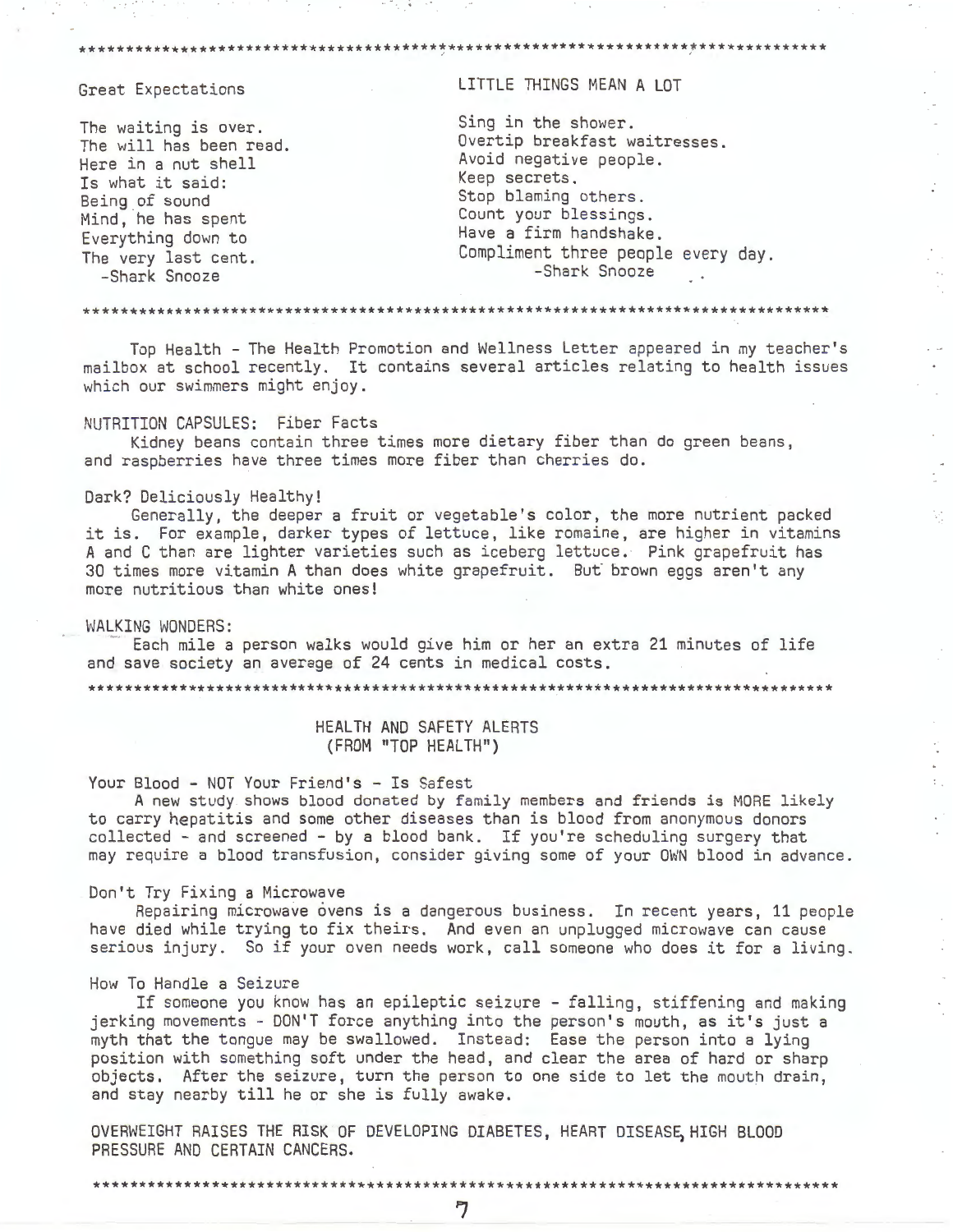## **1994 USMS One Hour Postal Swim National Championship- Individual Entry Form**

| NAME<br>(As it appears on USMS or National Registration Card) |                                                 |            |  |            |                     |
|---------------------------------------------------------------|-------------------------------------------------|------------|--|------------|---------------------|
| ADDRESS                                                       | (or National Governing Body Reg No.)<br>Phone ( |            |  |            |                     |
| <b>CITY</b>                                                   |                                                 | State ZIP  |  | <b>SEX</b> | M F<br>(Circle one) |
| <b>CLUB</b>                                                   | CLUB ABBR.                                      | $\rm{AGE}$ |  | BIRTH DATE | (MM/DD/YY)          |

I, the undersigned participant, intending to be legally bound, hereby certify that I am physically fit and have not been otherwise informed by a physician. I acknowledge that I am aware of all the risks inherent in Masters Swimming (training and competition) including possible permanent disability or death, and agree to assume all of those risks. AS A CONDITION OF MY PARTICIPATION IN THE MASTERS SWIMMING PROGRAM OR ANY ACTIVITIES INCIDENT THERETO, I HEREBY WAIVE ANY AND ALL RIGHTS TO CLAIMS FOR LOSS OR DAMAGES INCLUDING ALL CLAIMS FOR LOSS OR DAMAGES CAUSED BY NEGLIGENCE, ACTIVE OR PASSIVE, OF THE FOLLOWING: UNITED STATES MASTERS SWIMMING, INC., THE LOCAL MASTERS SWIMMING COMMITTEES, THE CLUBS, HOST FACILITIES, MEET SPONSORS, MEET COMMITTEES OR ANY INDIVIDUALS OFFICIATING AT THE MEETS OR SUPERVISING SUCH ACTIVITIES, AS A CONDITION OF MY PARTICIPATION IN MASTERS SWIMMING. I further agree to abide by and be governed by the rules and regulations of USMS. I certify that I have read the rules of this competition and

| that on                                                                                | $I$ swam $\qquad$ |                 | vards at                                            |                                                                                                                                                                  |  |  |  |  |
|----------------------------------------------------------------------------------------|-------------------|-----------------|-----------------------------------------------------|------------------------------------------------------------------------------------------------------------------------------------------------------------------|--|--|--|--|
| (Date)                                                                                 |                   | (Distance swum) |                                                     | (Pool name/city)                                                                                                                                                 |  |  |  |  |
| (Swimmer's Signature)                                                                  |                   |                 |                                                     | (Verifier's Signature)                                                                                                                                           |  |  |  |  |
| Entry Fee is \$5.00<br>T-Shirts $@ $12.00$<br>Intn'l T-Shirt postage<br>Total $(US S)$ |                   | 5.00            | Include:<br>Masters Reg. Card<br><b>Split Sheet</b> | Indicate T-Shirt Quantity Ordered @ \$12 each:<br>Small __ Medium __ Large __ X-Large __<br>International orders please add US \$3 shipping for each<br>T-shirt. |  |  |  |  |

Make Checks Payable to: St. Louis Masters. Send Entries to Bob Blake, 4155 Weskan Lane, Bridgeton, MO 63044-1366. Must be received by February 10, 1994.

#### **1994 USMS One Hour Postal Swim National Championship- Relay Entry Form**  (Use copies of individual entry form (above) in addition to this form)

|                      | (Must be USMS or national governing body registered)          |          |     | (Receives results and awards)                                    |
|----------------------|---------------------------------------------------------------|----------|-----|------------------------------------------------------------------|
|                      |                                                               |          |     | CONTACT ADDRESS CONTACT ADDRESS                                  |
|                      |                                                               |          |     | STATE ZIP COUNTRY CLUB ABBR.                                     |
|                      | SWIMMER#1<br>(name as it appears on registration card)        | Sex(MF)  | Age | Yards Swum                                                       |
|                      |                                                               |          |     |                                                                  |
|                      | SWIMMER $#2$ (name as it appears on registration card)        | Sex(M/F) | Age | Yards Swum                                                       |
|                      | SWIMMER#3<br>(name as it appears on registration card)        | Sex(MF)  | Age | Yards Swum                                                       |
| SWIMMER#4            |                                                               |          |     | Yards Swum                                                       |
|                      | (If 4 person Relay) (name as it appears on registration card) | Sex(M/F) | Age | Total Relay Yards                                                |
| Entry Fee is \$10.00 |                                                               |          |     | Payment in US \$ from US bank or International Money order only. |

Note: An individual entry form (above) and individual entry fees for each relay participant must accompany this relay entry with the relay entry fee. Relay entries received without the individual entries will NOT be accepted.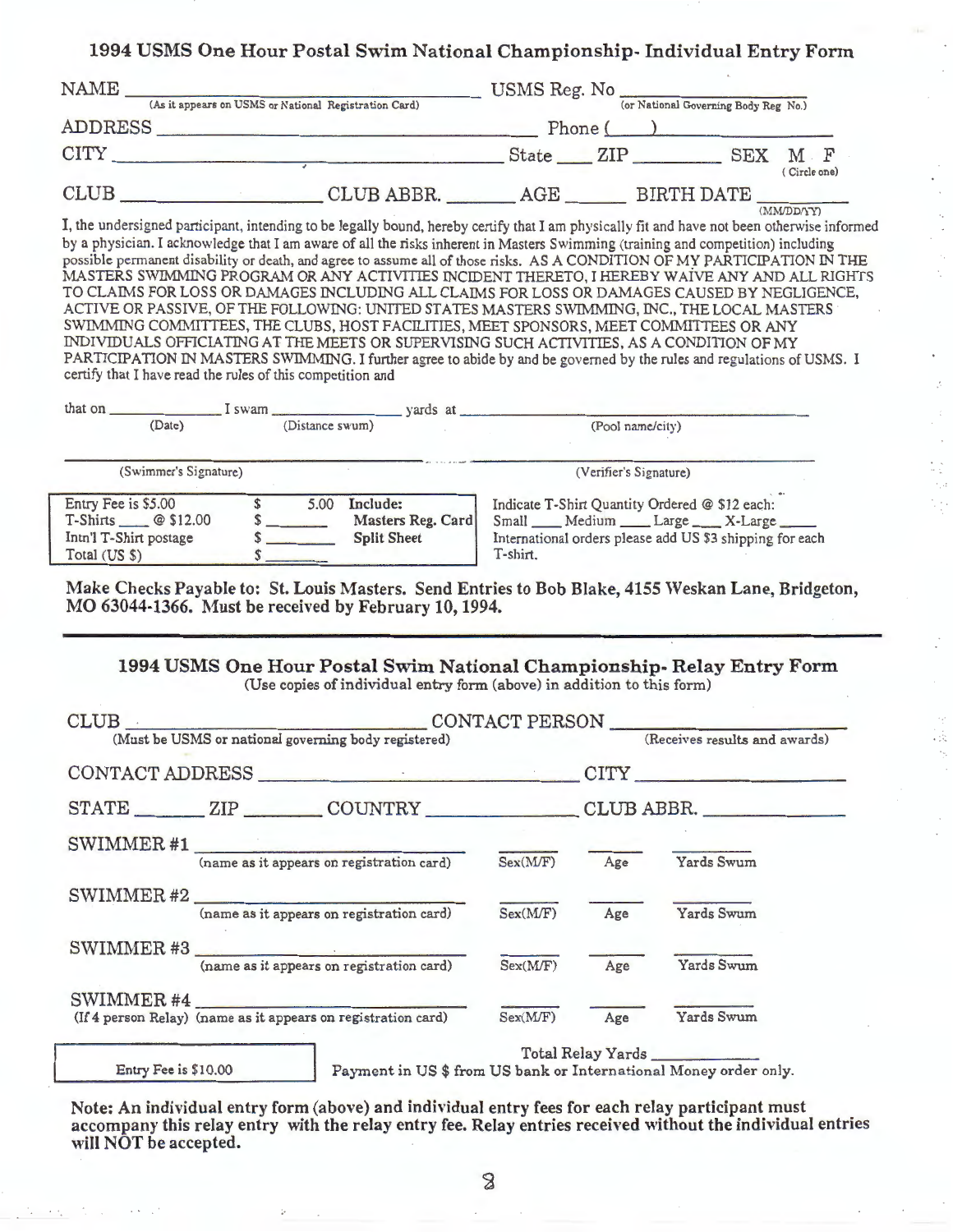Swim meets on the Michigan Masters 1994 schedule include: January 16-Rockford Masters (25m)-Rochford HS-Richard TenHoor (616)866-6328 January 30-Jackson Masters-Jackson Y Center-Bill Reid (517)592-8908 February 13-Ford Masters-Brighton HS-Jilie Harris \_(313)471-7287 February 26-West Michigan Masters-East Kentwood HS-Ken Danhof (616)739-5592 March 20-Midland Masters-Midland Dow HS-Charles Moss (517)631-1480 April 8-10-State Meet-U of Michigan-Bill Reid (517) 592-8908

\*\*\*\*\*\*\*\*\*\*\*\*\*\*\*\*\*\*\*\*\*\*\*\*\*\*\*\*\*\*\*\*\*\*\*\*\*\*\*\*\*\*\*\*\*\*\*\*\*\*\*\*\*\*\*\*\*\*\*\*\*\*\*\*\*\*\*\*\*\*\*\*\*\*\*\*\*\*\*\*\*

\*\*\*\*\*\*\*\*\*\*\*\*\*\*\*\*\*\*\*\*\*\*\*\*\*\*\*\*\*\*\*\*\*\*\*\*\*\*\*\*\*\*\*\*\*\*\*\*\*\*\*\*\*\*\*\*\*\*\*\*\*\*\*\*\*\*\*\*\*\*\*\*\*\*\*\*\*\*\*\*\*

\*\*\*\*\*\*\*\*\*\*\*\*\*\*\*\*\*\*\*\*\*\*\*\*\*\*\*\*\*\*\*\*\*\*\*\*\*\*\*\*\*\*\*\*\*\*\*\*\*\*\*\*\*\*\*\*\*\*\*\*\*\*\*\*\*\*\*\*\*\*\*\*\*\*\*\*\*\*\*\*\*

FROM SHARK SNOOZE: "Count your age by friends, not years." One pyschic to another: "Let's do hunch." Victor Borge: "The shortest distance between two people is a smile."

Included in this issue are entry forms/information for the February 19 meet in Lacrosse, February 20 meet in Manitowoc, the One Hour Postal Swim and the 1994 February Fitness Challenge. Space constraints and the lateness in getting this newsletter out resulted in my eliminating all the nitty-gritty info on the One Hour Meet. I am sure you can get more detailed info from the meet director if desired. Let's strive for a high level of participation in these meets and in the February Fitness Challenge.

\*\*\*\*\*\*\*\*\*\*\*\*\*\*\*\*\*\*\*\*\*\*\*\*\*\*\*\*\*\*\*\*\*\*\*\*\*\*\*\*\*\*\*\*\*\*\*\*\*\*\*\*\*\*\*\*\*\*\*\*\*\*\*\*\*\*\*\*\*\*\*\*\*\*\*\*\*\*\*\*\*

The following article found its way to me through fitness chair Edie Jacobsen who got it from the Ohio Masters group.

reads cereals<br> *c* il servings<br> *l* <sup>11</sup> Servings<br>
Many Americans are form? reads/cereals. Many Americans are familiar with the basic four food groups as a way to select a variety of nutritious foods. Recently, you may have seen the food guide pyramid appearing in magazines and on cereal boxes. In the spring of 1992, the food guide pyramid was introduced by the US Department of Agriculture, to illustrate the latest dietary guidelines for Americans. It provides an outline of recommendations for selecting a healthy diet, with adequate nutrients, and appropriate  $\partial_{\alpha_{ij}}$ 

calories to maintain a healthy weight. The pyramid also targets reduction of<br>
1calories for the pyramid also targets reduction of<br>
1calories the section of the pyramid also from the five mainr order<br>
1calories the lower th It is recommended that our diet emphasize foods from the five major groups in<br>the lower three sections of the pyramid. Emphasis is on whole grain breads and cereals, fruits and vegetables, with moderate amounts of low fat dairy foods and lean meats. Fats, oils and added sugars comprise the top of the pyramid. These items should be eaten sparingly.

The number of servings listed on the pyramid are a guide for providing 1600-2800 calories daily. Athletes and very active individuals may need to eat **0**<sup>2</sup> more than the amounts listed. What is a serving? This varies among the food  $\sqrt{\ell_1^2}$ ,  $\sqrt{\ell_2^2}$  groups. One cup of milk or yogurt, or 1 1/2-2 ounces of cheese is considered groups. One cup of milk or yogurt, or 1 1/2-2 ounces of cheese is considered a serving of milk products. A serving of meat is 2 1/2-3 ounces, and 1/2 cup cooked beans or 1 egg is equivalent to 1 ounce of meat. A piece of fruit, 3/4 cup juice, 1/2 cup canned fruit or 1/4 cup dried fruit counts as a· serving from that group. A vegetable portion would equal 1/2 cup raw or cooked or 1 cup leafy raw vegetables. Finally, a slice of bread, 1/2 cup cooked rice, pasta or cereal, or 1 ounce ready-to-eat cereal is a serving of that group.

> If you would like a copy of the food guide pyramid booklet, send \$1 (check payable to Superintendent of Documents) to Consumer Information Center, Dept 159Y, Pueble, CO, 81009. (Lisa Swineford, RD, LD Dietitian.)

> > 9